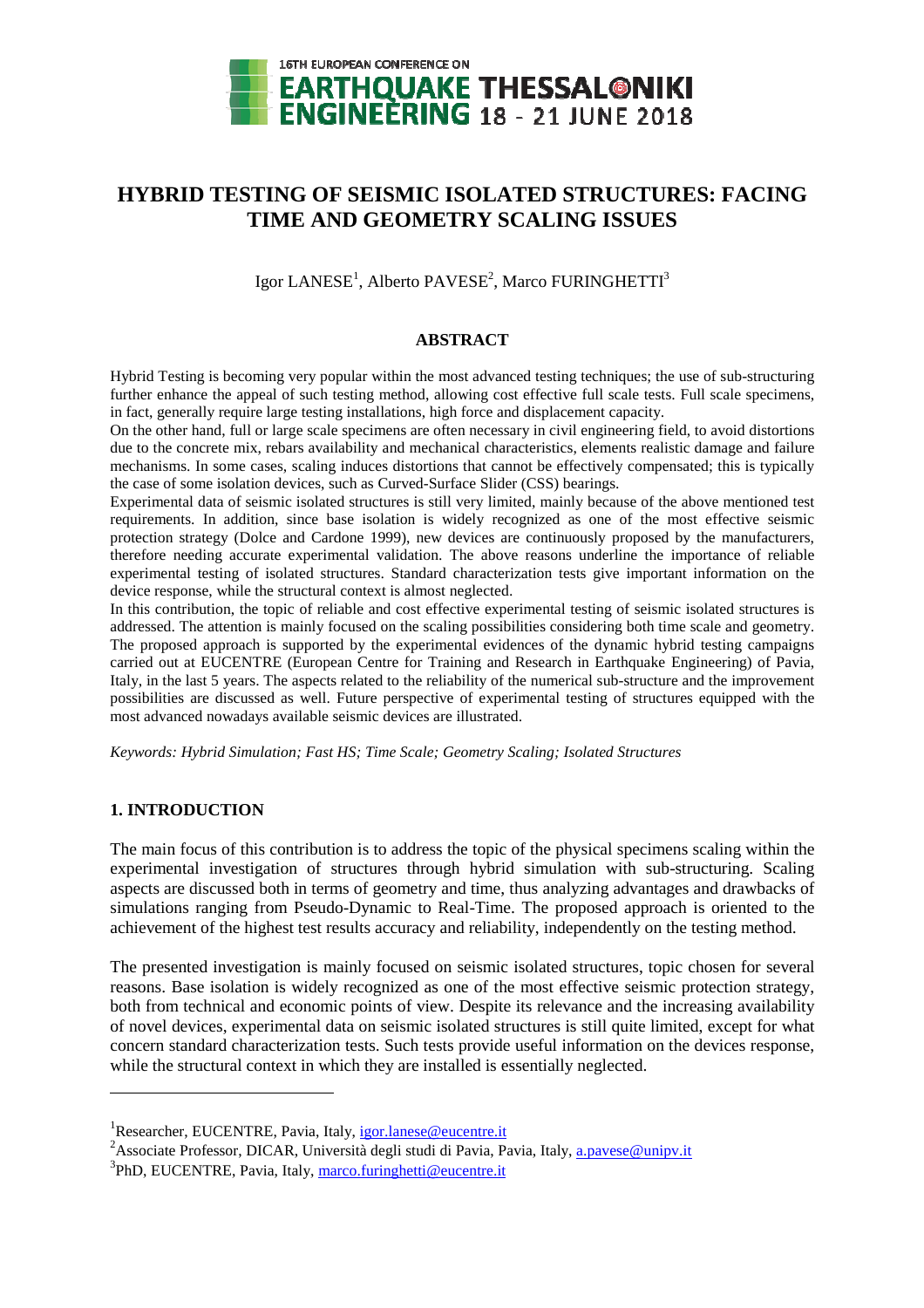The discussion presented in this paper was born and is supported by the experimental results obtained within the last 5-years experimental campaigns carried out at the European Centre for Training and Research in Earthquake Engineering (EUCENTRE) of Pavia, Italy, aiming at the performance assessment of isolated buildings and bridges through dynamic hybrid simulation method.

# **2. ISOLATION SYSTEMS ACTUAL RESPONSE**

In the last decades, seismic isolation proved to be one of the most effective methods for seismic protection of several structure typologies. While some particular structures, such as long-period tall buildings, might just partially benefit from base isolation (Jain and Thakkar 2004), most of the common medium to low-rise buildings, bridges with squat piers, nuclear plants, etc. certainly do. In addition, the cost of the isolation system, compared with the cost of the whole structure, consists just in a few percents of the total. Despite the additional cost of the isolation system, a cost reduction comes from the reduced seismic requirements of the super-structure. Because of that, today, a wide variety of isolation devices are available on the market, and new devices are proposed by the manufactures every year.

Most common seismic isolation technologies (Figure 1) include elastomeric bearings, with or without a dissipation lead plug, and curved surface sliders (CSS) (Christopoulos and Filiatrault 2006). Several innovative devices have been added to the common ones, such as CSS with variable surface radius (Shaikhzadeh and Karamoddin 2015), triple pendulum systems (Constantinou 2004), bearings equipped with dissipative steel elements, etc.



Figure 1. Seismic isolation devices recently tested at EUCENTRE through Dynamic Hybrid Testing method: a) double-curvature Curved Surface Slider; b) Triple Pendulum System; c) Lead-Rubber bearing

The devices are subjected to initial type and factory production control testing before being installed; such tests, conducted with pre-determined displacement and/or force sine/triangular loading, provide important information on the device characteristics (e.g. estimation of the friction coefficient for CSS, post-elastic behavior for elastomeric bearings, etc.), while the structural context in which they will be installed is just considered in a very simplified way, and their interaction is not accounted for in any way.

In recent experimental campaigns carried out at EUCENTRE of Pavia, it has been observed that the actual response of the isolation devices, inserted in their structural context and subjected to seismicinduced loading, may be different from what observed in standard sine/triangular characterization tests. The last experimental campaign was implemented to study the response of a seismic isolated 6 storey RC building equipped with 24 Double-Curvature CSS devices. A preliminary devices characterization (Figure 3) has been carried out by means of sinusoidal displacement-controlled tests on a full scale specimen, tested on the EUCENTRE Bearing Tester System (Peloso et al. 2012, Figure 2).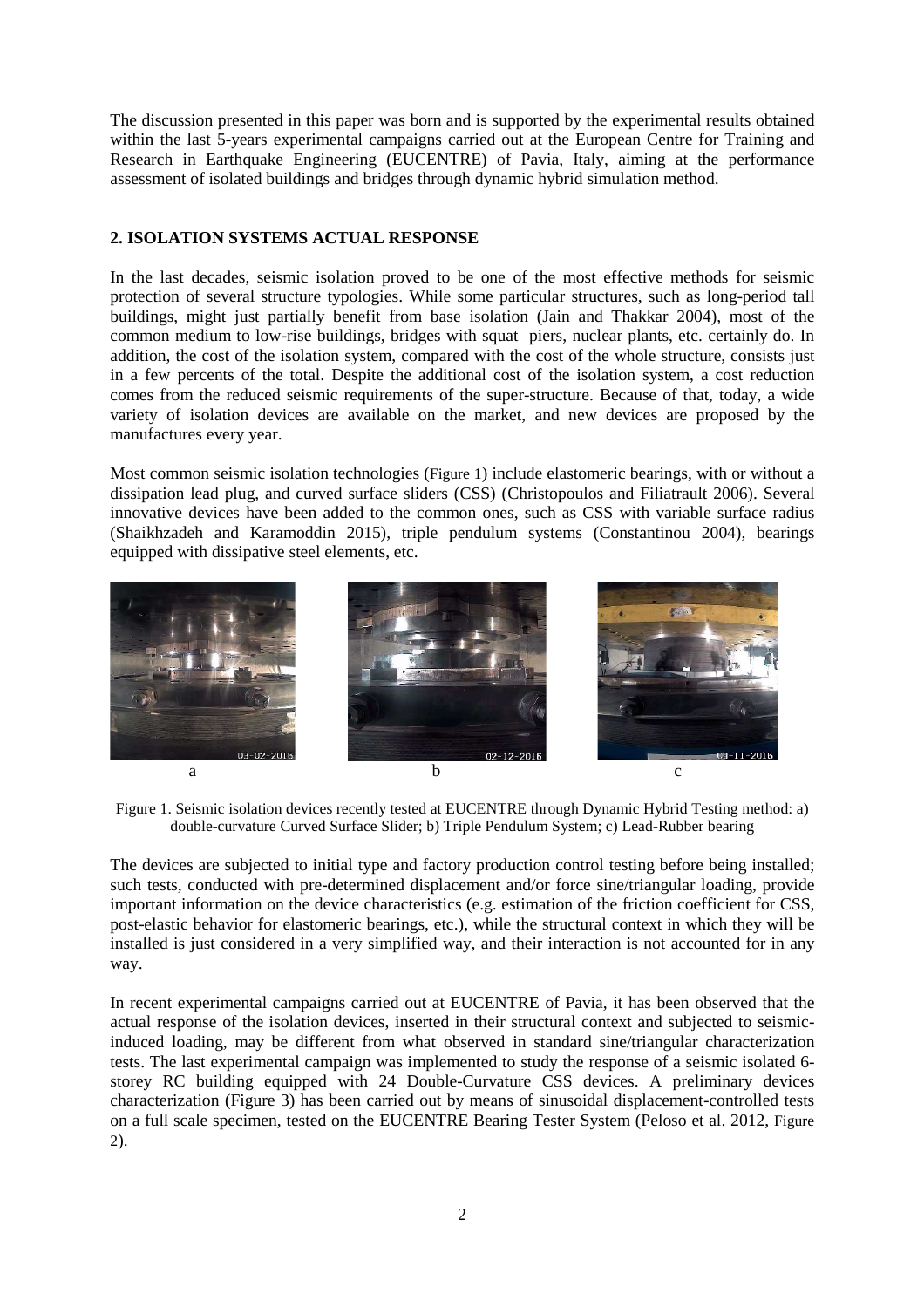

Figure 2. EUCENTRE high-capacity Bearing Tester System

The results have been used to tune the numerical model of the isolators, which have been then integrated in the numerical model of the whole 6-storey structure. Finally, the experimental investigation of the isolated building through the dynamic hybrid testing technique has been performed.



Figure 3. Experimental friction characterization of a Double-Curvature CSS with carbon-filled PTFE sliding material

In Figure 4, the hysteretic response of a Double-Curvature CSS device under seismic load is shown. The blue curve refers to the numerical simulation based on the initial characterization of the isolators. It can be observed that the actual friction coefficient, observed in the hybrid testing campaign of the full scale physical isolator, is higher than the one considered in the simulation. This can be due to the displacement path experienced by the isolator during a seismic test, different from sinusoidal; moreover, the wear of the sliding material can modify its tribological properties. In Figure 5, the numerical simulation has been corrected with the friction coefficient observed during the hybrid testing campaign, leading to a very good matching between simulation and experimental tests, both in terms of force and displacement response.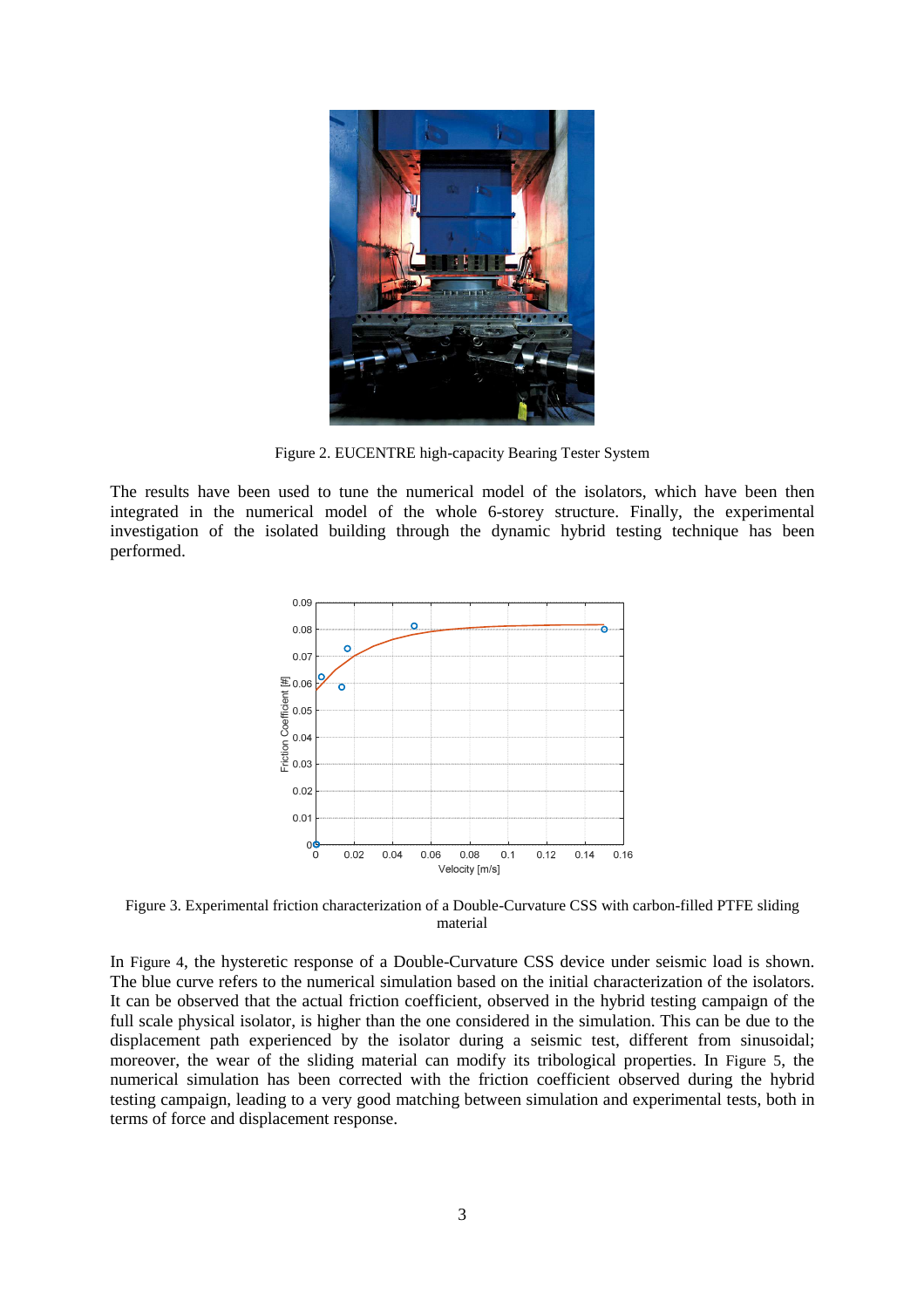

Figure 4. Hysteretic response of a Double-Curvature CSS device under seismic load: numerical simulation (blue) vs. experimental results



Figure 5. Hysteretic response of a Double-Curvature CSS device under seismic load: corrected numerical simulation (blue) vs. experimental results

Further phenomena that can lead to discrepancies between the nominal and the actual experimental response of the isolators are the sliding material ageing, the trespassing of the physically available stroke of the slider during an earthquake, the different contact pressure of the sliding material because of the different displacement path, etc.

### **3. EXPERIMENTAL TESTING OF SEISMIC ISOLATED STRUCTURES**

Seismic isolation has been widely investigated in the last decades, both numerically and experimentally. However, the experimental test of isolated systems is very challenging from several points of view. Shake table testing is likely one of the most reliable method to be employed to this end, while the mass and dimensions of the specimen require very large and powerful installations.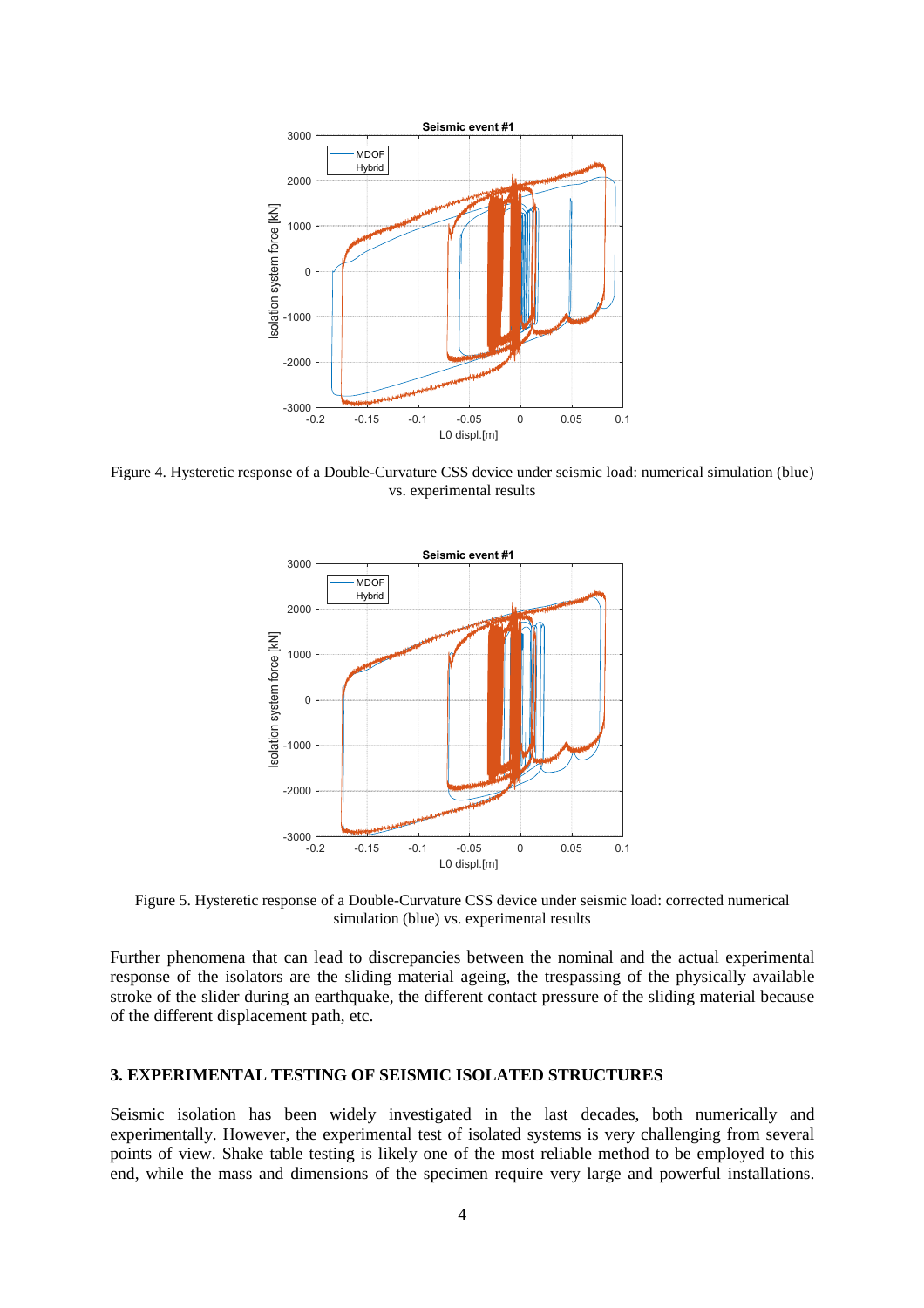Furthermore, in case of an isolated bridge, the need for a shake table array and a very accurate tuning and control of the testing system against a physical coupling of the tables may prevent a successful test implementation. In any case, such onerous and complex testing campaigns are very rare case-studies, and cannot constitute a statistically meaningful database.

Isolated structures have been investigated in some cases through Pseudo-Dynamic testing procedure (PsD Abbiati et al. 2015B), well known method firstly implemented in the late 60s (Hakuno et al., 1969) and then considered for the assessment of several structural systems (Negro et al. 2004, Buonopane and White 1999). PsD technique, however, is not the best option when the physical specimen shows a rate-dependent response. Phenomena like viscosity, friction and stick-slip (Czichos 1978, Berger 2002), etc. strongly depend on the load application speed, therefore resulting in significant results distortion for an extended time-scale testing.

A common feature of the majority of the isolated structures is to concentrate the non-linearities of the dynamic response in the isolation layer, while the remainder portions of the system are expected to behave linearly. This suggests a fruitful application of the sub-structuring technique, in which a reliable numerical model, typically linear or with well characterized non-linearities, is coupled and considered together with one or more physical sub-structures (PSs). This allow for a proper representation of the entire structure under investigation, with relevant cost reduction, which is predominantly associated to the construction, instrumentation and test of the PS. In addition, considering as PS just the isolation devices allows for test repetition, parametric and optimization analyses, since they are unlikely to get damaged within a reasonable number of tests. In the case of CSS devices, a simple substitution of the sliding material will allow for a further extension of the testing campaign.

As previously mentioned, the velocity of the test execution plays a fundamental role to achieve accurate results, because of the sensibility to the loading rate of the PS. The geometry scale of the PS is important too, in the same way it is important for a shake table testing campaign. Those aspects are detailed analyzed in § 4.

# **4. OPTIMAL GEOMETRY AND TIME SCALING IN HYBRID SIMULATION**

The partition of the structure into physical and numerical sub-systems offers relevant advantages from the geometry scaling point of view. The NS and each PS do not necessarily need to be considered with the same scale, unless PSs are physically coupled and tested in contact with each other.

For simplicity, the NS is generally considered with no scaling; moreover, some macro-models such those representing infill walls are typically calibrated on real dimensions elements. Differently, the most appropriate scaling factor of the PS is not unique and strongly depends on the structural typology. Some elements (e.g. steel beams), are more suitable to be scaled, being still representative, as long as relevant scale-dependent phenomena (e.g. warping) do not play an important role.

The proper scaling of other PS typologies, such as masonry walls, infills, reinforced concrete members, etc. is much more challenging. As shown in Frumento et al. (2009), the interpretation of the in-plane cyclic response of small or scaled clay brick masonry walls specimens might be critical. Often the ratio of the bricks dimensions, the brick-to-panel dimensions ratio and the higher confinement effect of the panel surrounding elements (e.g. RC edge beam) produce distortions that might affect both the resistance and the failure mechanism of the specimen.

Reinforced concrete members are very sensitive to the concrete mixture. Furthermore, the rebars are not available for any diameter, thus imposing limited scaling possibilities (ø8 classic stirrups 1:2 scaled, i.e. ø4, are not commercially available). Less common structural components, such as Liquid Tuned-Mass-Dampers (L-TMD, Fujino et al. 1992), cannot be scaled without any distortions because of their physical nature.

Seismic isolation devices would significantly benefit from a proper scaling to be experimentally investigated, because of their typically very high vertical load in operating conditions. However, while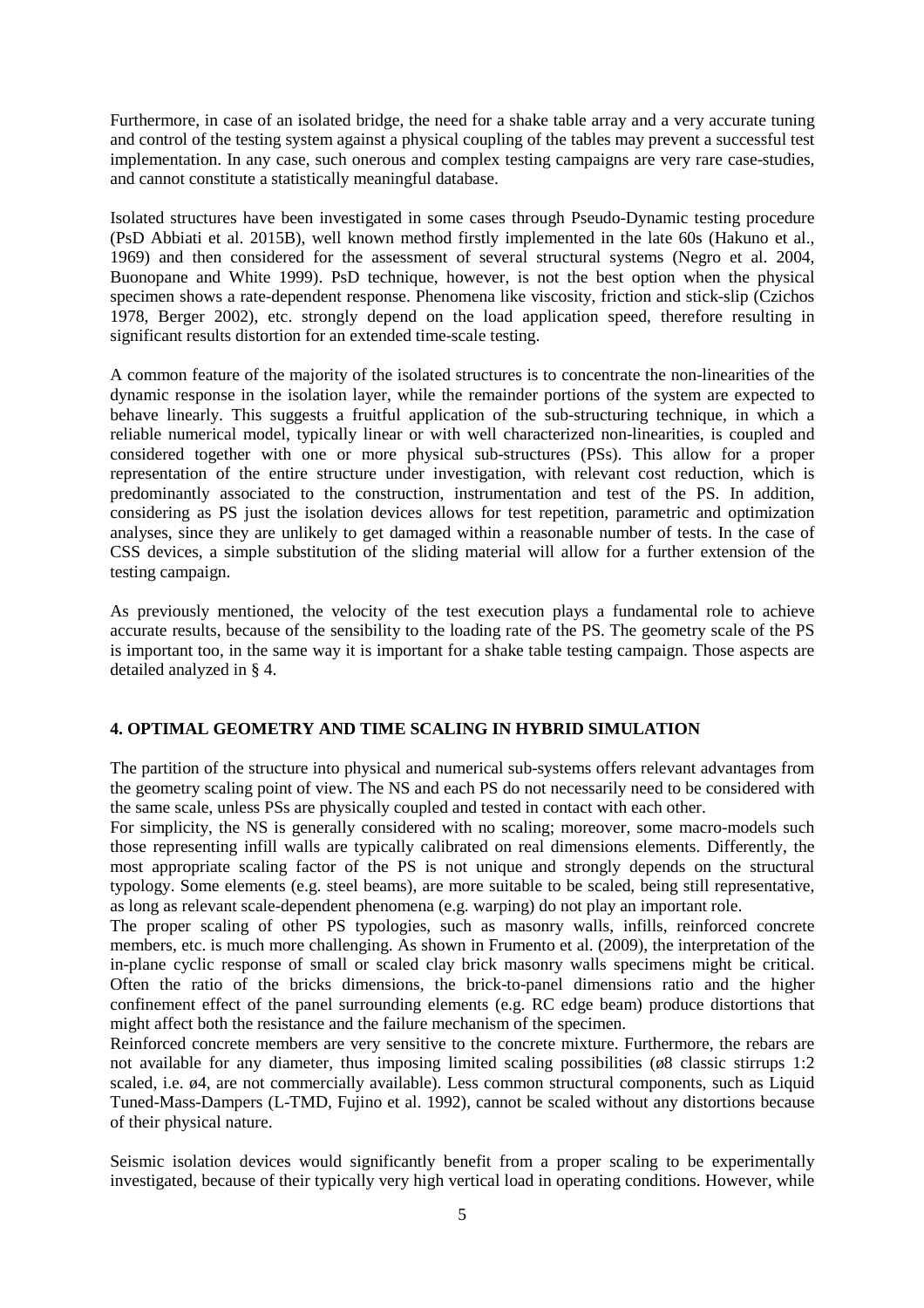for elastomeric bearings similarity laws (Buckingham 1914, Buckingham 1915, Lanese et al. 2008) might be fulfilled under certain circumstances, Curved-Surface Slider (CSS) devices cannot. The geometry scaling, the isolation period, the recentering force, the pressure on the sliding material and its distribution (boundary effects) and its rate-dependent response have incompatible interconnections with each other, thus implying some distortions. For such reasons, the experimental investigations shown in this paper are all based on full-scale isolation devices.

In hybrid simulation, the scaling concept applies to the time axis, i.e. the speed of the test execution, too. According to the adopted time scale, hybrid simulation can be subdivided in Pseudo-Dynamic, Dynamic or Fast, and Real-Time.

Tests with a significantly extended time scale (PsD, scale factor typically ranging from 80 to 200 or more) show relevant advantages from the implementation and execution points of view. Since the displacement of the structure is applied very slowly, there are only minor requirements for the servohydraulic system. The pumping plant is not required to provide much oil flow, and the actuators servovalves can be small and with limited dynamic. This imply costs significantly lower compared to typical shake table systems. Furthermore, a slow load application allows for a very accurate actuator tracking and makes the dynamic interaction specimen-actuators (Le Maoult et al. 2009) negligible. Finally, since hybrid simulation is strongly affected by the delay between observed and actual quantities (Lanese 2012), big time scale factors make negligible this discrepancy, allowing for more accurate results with no need for compensation procedures.

Distortions in the PsD test results start arising when the structure shows a rate-dependent behavior. Some phenomena are prone to relevant changes according to the velocity: this is typically the case of friction (Figure 6, stick slip effect).



Figure 6. Stick slip effect of a steel mass sliding over a flat polymeric layer under a constant 0.15 mm/s movement

Relaxation effects have been studied within PsD testing campaigns, leading to the implementation of continuous loading procedures (Pegon and Magonette 2002), improving the previous concept of "stopand-go" testing scheme.

Most seismic devices show a certain rate-dependent response, while a unique indication for the time scaling cannot be defined. Velocity dependent devices (EN15129:2009, 2009), such as Fluid Viscous Dampers (FVD), necessarily need a real-time loading to be properly considered (Carrion et al. 2009); friction-based elements show a different response according to the material and pressure at the sliding interface, for which a non-real-time, but still dynamic, loading might be the best choice. This aspect is detailed discussed in § 5.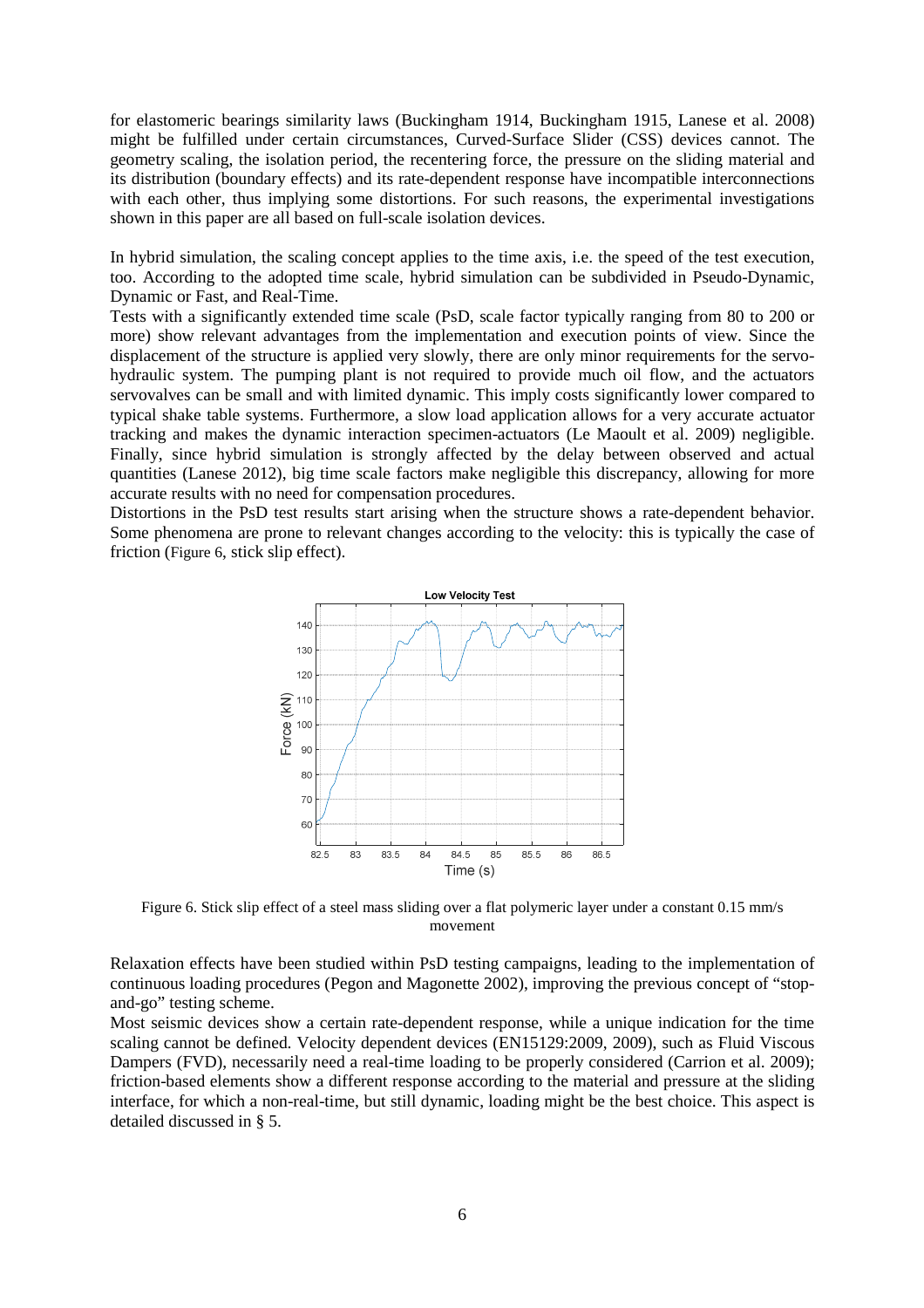# **5. RECENT EXPERIMENTAL EVIDENCES**

The focus of this paper is not related to a single testing campaign, but aims to collect some of the experimental evidences observed in the last few years of hybrid simulation campaigns implemented at EUCENTRE of Pavia.

In Abbiati et al. (2015a), the experimental investigation of an existing bridge through the hybrid simulation technique, both in as-built and seismic isolated configuration, is described. The considered bridge features two 12 m hollow cross-section concrete columns carrying a 135 m long continuous concrete deck. A pair of CSS were interposed between the deck and each pier and each abutment as a suitable seismic retrofitting scheme. Nominally identical RC piers were also object of a previous experimental campaign (Peloso and Pavese 2009), numerically modeled and tested at EUCENTRE in 2008 with Pseudo-Static testing procedure. Such elements showed a peculiar damage mechanism, mainly governed by a rocking response, thus very different from a classical flexure or mix-shearflexure response of RC beam elements. The isolators, as previously mentioned, show a highly nonlinear response, which might differ from what can be expected based on standard sinusoidal/triangular characterization tests.

For the above reasons, 1 RC pier and 1 isolation device have been considered as Physical Substructures (PSs) for the bridge assessment through hybrid simulation (Figure 7). The considered geometry scaling was different between the PSs, selected in order to represent the most realistic conditions, having PSs compliant with the testing facilities capacity. The scale factor chosen for the RC pier was equal to 2, which was compatible with the reaction wall height and the horizontal and vertical force required, but still admissible in terms of rebars availability and realistic concrete mix. The isolator was a full scale Double-curvature CSS, with design load of 3100 kN, stroke of  $\pm 260$  mm and radius of 3.1 m. A different geometry scale factor between the two PSs has been possible because of their physical decoupling, being them separately tested on two different facilities. A full scale CSS was strictly needed to avoid distortions, as mentioned in § 4.



Figure 7. Existing bridge tested at EUCENTRE in as-built and seismic isolated configuration through Hybrid Testing method

Tests have been carried out both in isolated and as-built configuration (Abbiati et al. 2015a). While for the as-built configuration, scale factors of 128 and 256 were suitable (also to test online model updating as shown in Abbiati et al. 2015a) and ensured a perfect actuators tracking, in the retrofit configuration, a real-time numerical compensation for the isolators response (as in Molina et al. 2002) was required. This was facilitated by the smooth and regular dependency of the friction of the CSS from the velocity (Figure 3), while it does not ensure the maximum results reliability.

In more recent testing campaigns, the focus was moved to the isolation system, which was the only PS. Three typologies of isolators have been considered – a Lead-Rubber bearing, a Double-Curvature CSS and a Triple Pendulum – (Figure 1), aiming at investigating the response of building and bridge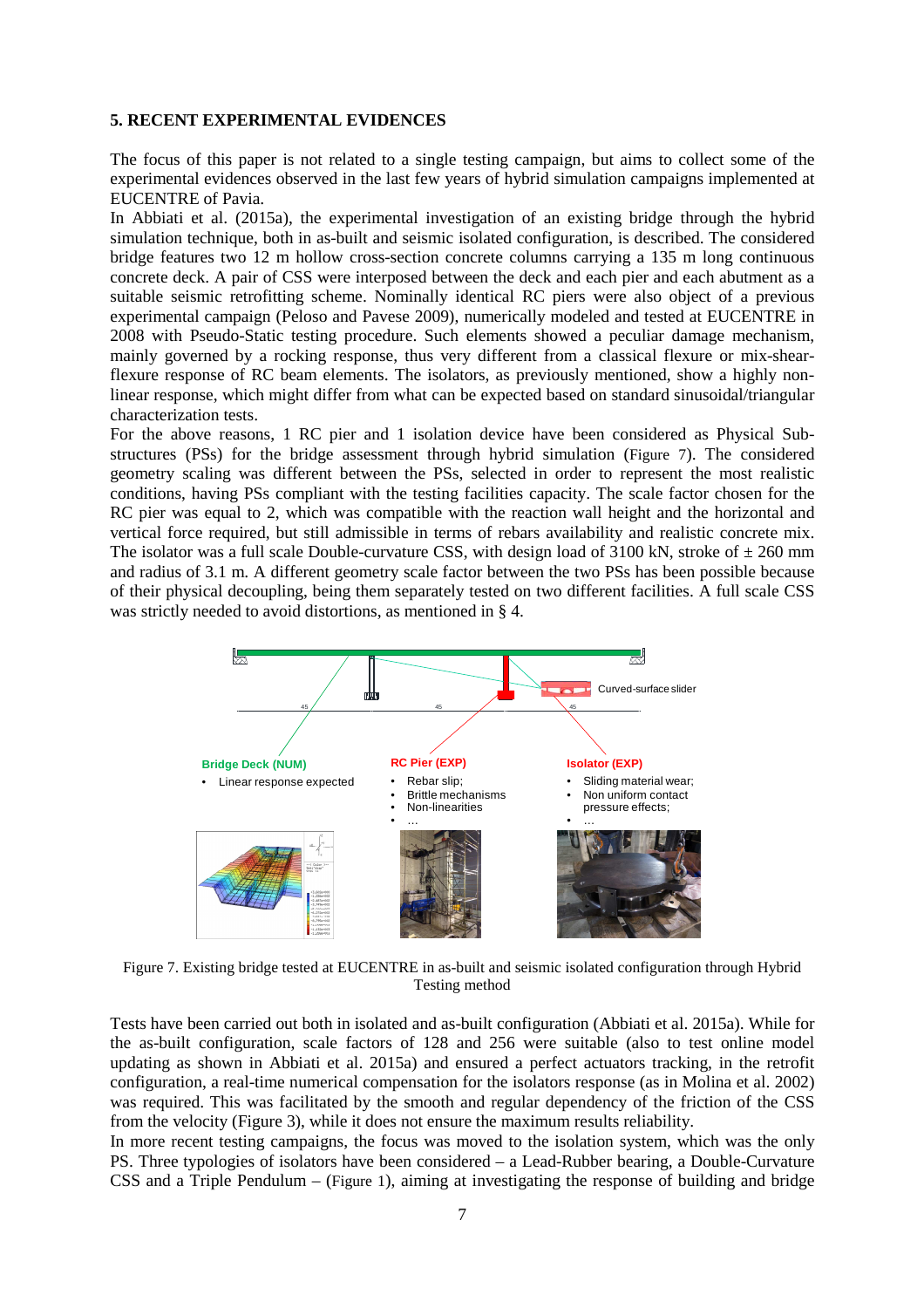structures equipped with different isolation systems. The tests have been performed at different time scale, ranging from 128 up to 4, in order to investigate the best balance between realistic PS response and effective actuator tracking.



Figure 8. Hysteretic response of a LRB device under seismic load (scaling factors of 16, 8 and 4)

In Figure 8, the hysteretic response of a LRB device, being part of the isolation system of the RC bridge previously described, for the same PGA level equal to  $6 \text{ m/s}^2$  for different time scale factors of 16, 8 and 4 is compared. The dissipated energy remains essentially constant in all dynamic tests; minor discrepancies can be observed, while part of them is due to the slightly less accurate control moving towards faster test rates. Elastomeric bearings are less sensitive to the loading rate compared to friction-based devices; in the case shown in Figure 8, a time scale of 16 is sufficient to provide the correct solution.



Figure 9. Hysteretic response of a Double-Curvature CSS device under sesmic load (scaling factors of 32, 16 and 8)

The same comparison at different time scale factors has been carried out considering a Double-Curvature CSS isolation device being part of the isolation system of the same structure. In Figure 9, the hysteretic response of the physical isolation device under seismic loading (same acceleration record and same PGA =  $4.373 \text{ m/s}^2$ ) is shown. The effect of the rate-dependency can be well observed: at slower test rate (test HT7\_10,  $T_{scale} = 32$ ), the friction coefficient is lower than the one expected at high speed (Figure 3). The force response is actually lower than tests HT7\_11 and HT7\_14 and,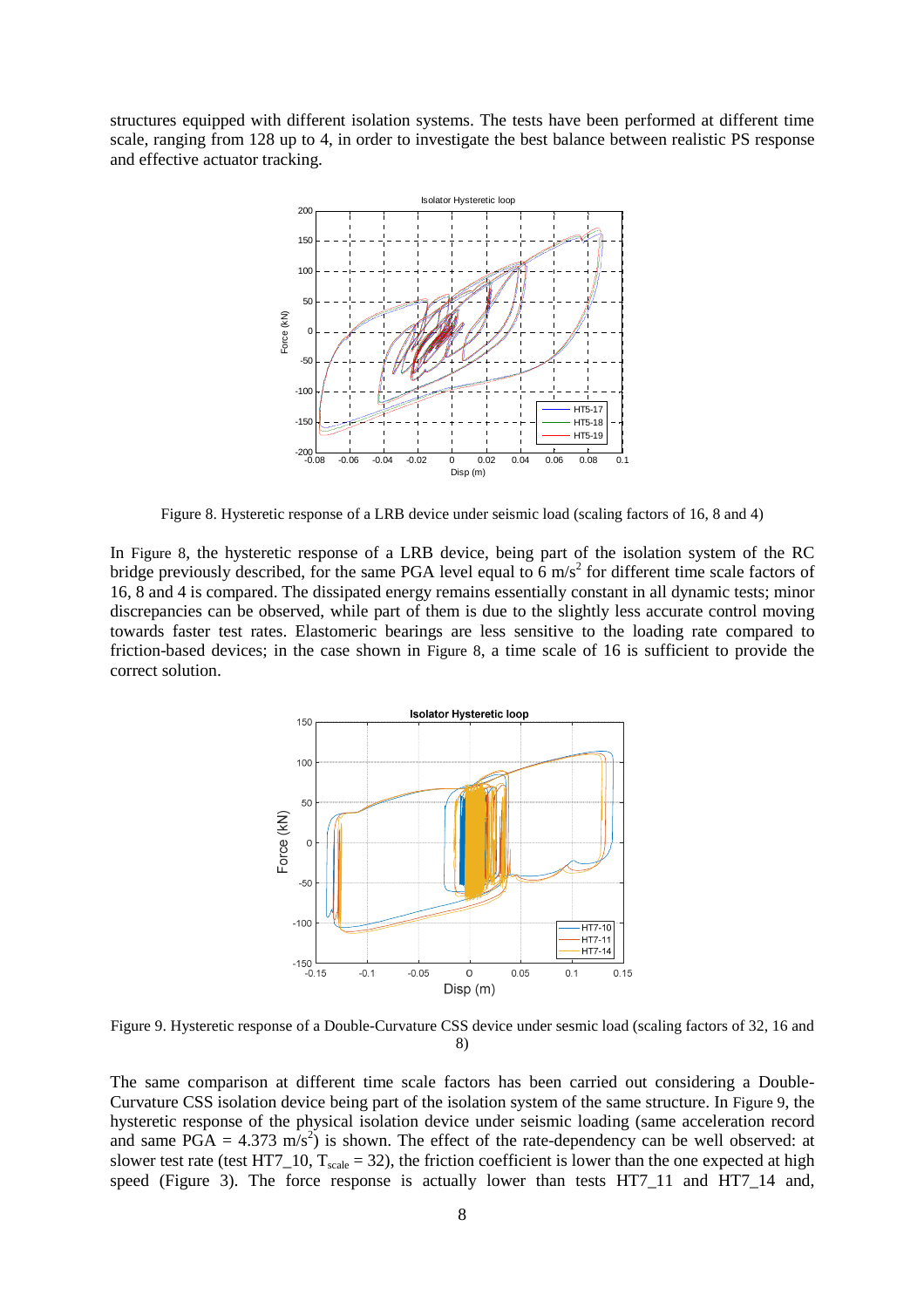consequently, the experimental peak displacement is higher. Increasing the speed of the test (HT7\_11,  $T_{scale} = 16$ ), the average force response is higher and the displacement becomes smaller (-6%). By further doubling the test speed test (HT7\_14,  $T_{scale} = 8$ ), the same effect can still be observed, while the difference is now less than 2% both in terms of peak displacement and dissipated energy.

From the illustrated experimental results, it can be clearly observed that a further reduction of the time scale factor, towards a real-time test execution, will not produce more accurate results, while the loss of the accuracy in the actuators tracking will surely have a negative impact. The "convergence" of the time scale factor to the most accurate solution obviously depends on the PS response. The authors want to underline the importance of investigating the best compromise between proper consideration of rate-dependent PS response and accurate actuators tracking and control, since the final goal is to achieve the highest results accuracy. The appealing real-time execution, still needed for PS such as Fluid-Viscous Dampers, will not give, in the presented case study, results as accurate as the considered Fast ( $T_{scale} = 8$ ) test execution.

#### **6. CONCLUSIONS**

In this paper, the need for further and extensive experimental testing of seismic isolated structures has been discussed. Dynamic hybrid simulation proved to be perfectly suitable to this end, properly accounting for the structural context in which isolators are installed, allowing for parametric tests and isolation system design optimization.

The scaling aspects, both in terms of geometry of the physical sub-structure(s) –  $PS(s)$  – and time (i.e. from Pseudo-Dynamic to Real-Time) have been detailed discussed. The authors want to underline that the whole set of scaling factors need to be calibrated in order to achieve the highest results accuracy. For several structure typologies, full or large scale specimens are often needed to avoid relevant results distortions. On the time scale side, seismic devices such as velocity-dependent Fluid-Viscous Dampers need a Real-Time testing, while several isolation devices, such as LRB and CSS, can be probably better considered with a moderately extended time scale  $(T_{scale}$  of 8 or 4). The experimental results of the last 5-years dynamic hybrid testing campaigns carried out at EUCENTRE of Pavia are in support of the presented discussion; a more detailed analysis of the results will be presented in a future publication.

#### **ACKNOWLEDGMENTS**

The results of the research presented in this paper has been supported by RELUIS-DPC 2014-2018 project and PE 2.3: Verifica isolamento sismico di edifici tramite prove ibride sperimentali/numeriche funded by the Italian Civil Protection Department, STRIT project funded by the Italian Ministry of Education, Universities and Research (MIUR). Thanks to Dr. Giuseppe Abbiati and Prof. Oreste Salvatore Bursi for the precious collaboration.

#### **REFERENCES**

Abbiati G, Cazzador E, Lanese I, Eftekhar Azam S, Bursi OS, Pavese A (2015). Recent advances on the hybrid simulation of bridges base on partitioned time integration, dynamic identification and model updating. *Proceeding of the 6th International Conference on Advances in Experimental Structural Engineering*, August 1- 2, 2015, Urbana-Champaign, Illinois. (a)

Abbiati G, Bursi OS, Caperan P, Di Sarno L, Molina FJ, Paolacci F, Pegon P (2015). Hybrid simulation of a multi-span RC viaduct with plain bars and sliding bearings. Earthquake Engineering & Structural Dynamics, Volume 44, Issue 13, 25 October 2015. (b)

Berger EJ (2002). Friction modeling for dynamic system simulation. *Applied Mechanics Reviews*, Vol. 55, No. 6, pp. 535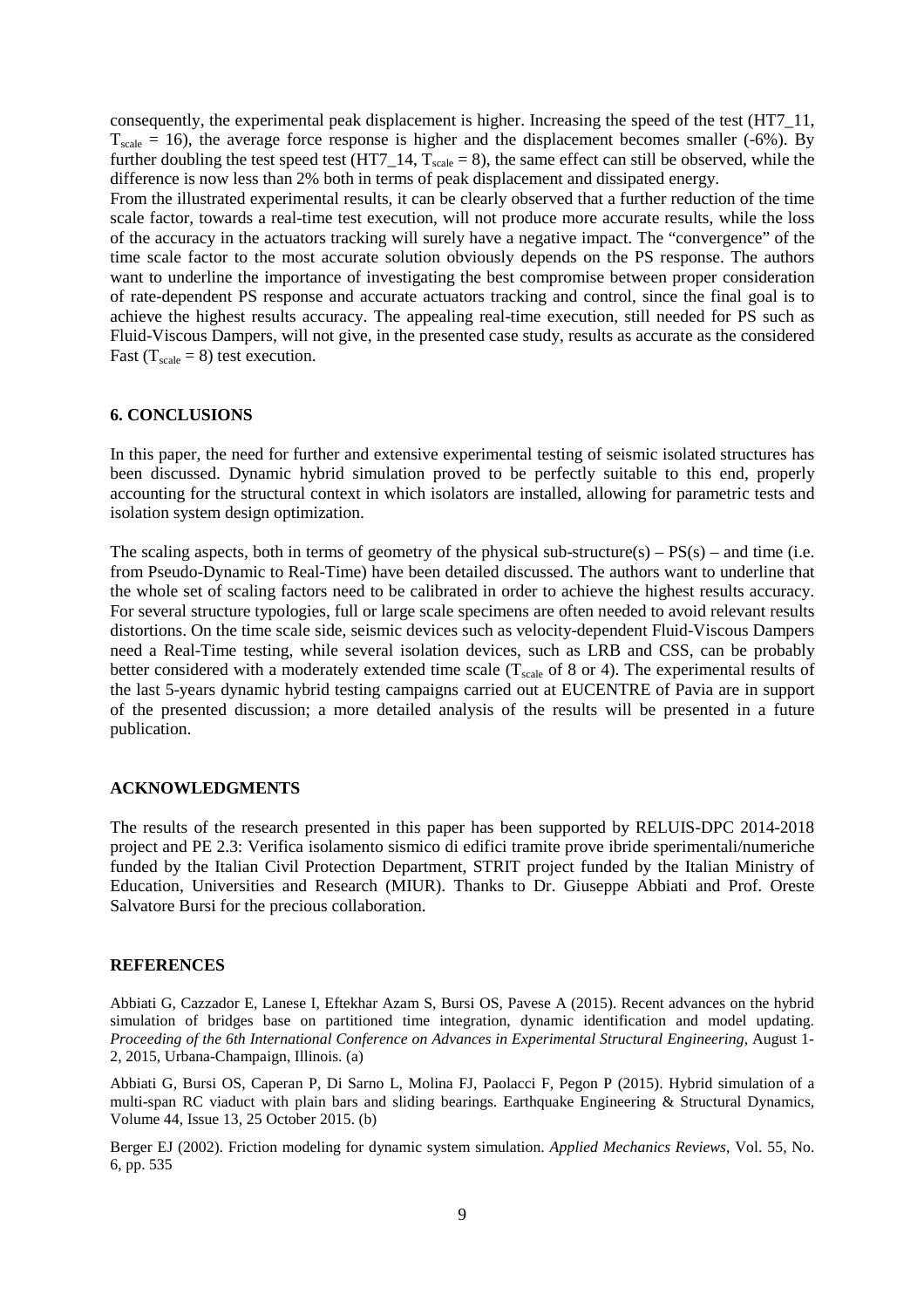Buckingham E (1914). On physically similar systems; illustrations of the use of dimensional equations. *Physical Review*. 4 (4): 345–376. Bibcode:1914PhRv....4..345B. doi:10.1103/PhysRev.4.345.

Buckingham E (1915). The principle of similitude. *Nature*. 96 (2406): 396–397. Bibcode:1915Natur..96..396B. doi:10.1038/096396d0.

Buonopane SG, White RN (1999). Pseudodynamic Testing of Masonry Infilled Reinforced Concrete Frame. *Journal of Structural Engineering*, Volume 125 Issue 6 - June 199

Carrion JE, Spencer Jr. BF, Phillips BM (2009). Real-Time Hybrid Testing of a Semi-Actively Controlled Structure with an MR Damper. *Proceedings of the 2009 American Control Conference*, St. Louis, USA.

Christopoulos C, Filiatrault A (2006). Principles of Passive Supplemental Damping and Seismic Isolation. *IUSS Press*, Pavia, Italy

Constantinou MC (2004). Friction Pendulum Double Concave Bearing. *Technical Report*, University at Buffalo, State University of New York, USA.

Czichos,H (1978). Tribology: Systems Approach to the Science and Technology of Friction, Lubrication and Wear. *Elsevier Scientific Publishing Company*, Amsterdam, Netherlands.

Dolce M, Cardone D (1999). Advantages and Problems of Seismic Isolation for Systems and Equipments. *Proceedings of the Workshop: Design and Retrofitting of Hospitals in Seismic Areas*, Florence, Italy.

Frumento S, Magenes G, Morandi P, Calvi, GM (2009). Interpretation of experimental shear tests on clay brick masonry walls and evaluation of q-factors for seismic design. Research Report EUCENTRE 2009/02, IUSS Press, Pavia. ISBN: 978-88-6198-034-1

Fujino Y, Sun L, Pacheco BM, Chaiseri P (1992). Tuned liquid damper (TLD) for suppressing horizontal motion of structures. *Journal of Engineering Mechanics* 118 (10), 2017-2030

Hakuno M, Shidawara M, Hara T (1969). Dynamic Destructive Test of a Cantilever Beam Controlled by an Analog Computer. *Transactions of the Japan Society of Civil Engineers*, Vol. 171, pp. 1–9.

Jain K, Thakkar SK (2004). Application of base isolation for flexible buildings. *Proceedings of the 13th World Conference on Earthquake Engineering*, Vancouver, B.C., Canada, August 1-6, 2004 Paper No. 1924

Lanese I (2012). Development and Implementation of an Integrated Architecture for Real-Time Dynamic Hybrid Testing in the Simulation of Seismic Isolated Structures. *PhD Dissertation*, Rose School, IUSS Pavia, Pavia, Italy

Lanese I, Marazzi F, Nascimbene R (2008). Il Cambiamento di Scala delle Strutture per la Verifica Sismica su Tavola Vibrante di un Telaio in C.A. Progettato per Carichi Verticali. *Ingegneria sismica*, N. 4-2008.

Le Maoult A, Queval JC, Bairrao R (2009). Dynamic Interaction between the Shaking Table and the Specimen during Earthquake Tests. In: *Fardis M. (eds) Advances in Performance-Based Earthquake Engineering. Geotechnical, Geological and Earthquake Engineering*, vol 13. Springer, Dordrecht

Molina FJ, Verzeletti G, Magonette G, Buchet P, Renda V, Geradin M, Parducci A, Mezzi M, Pacchiarotti A, Federici L, Mascelloni S (2002). Pseudodynamic Tests on Rubber Base Isolators with Numerical Substructuring of the Superstructure and Strain-Rate Effect Compensation. *Earthquake Engineering and Structural Dynamics*, Vol. 31, pp. 1563-1582.

Negro P, Mola E, Molina FJ, Magonette G (2004). Full-scale psd testing of a torsionally unbalanced three-storey non-seismic rc frame. *Proceedings of the 13th world conference on earthquake engineering,* Vancouver, B.C., Canada, August 1-6, 2004, Paper No. 968

Pegon P, Magonette G (2002). Continuous PSD testing with nonlinear substructuring: presentation of a stable parallel inter-field procedure. *Technical Report 1.02.167*, E.C., JRC, ELSA, Ispra, Italy, 2002.

Peloso S, Pavese A, Casarotti C (2012). Eucentre TREES Lab: Laboratory for Training and Research in Earthquake Engineering and Seismology, *Role of Seismic Testing Facilities in Performance-Based Earthquake Engineering*, Fardis, M.N..and Rakicevic, Z.T. (Eds.), XVII, 384.

Peloso S, Pavese A (2009). FRP seismic retrofit for insufficient lap-splice: large scale testing of rectangular hollow section bridge piers. *Proceedings of ECCOMAS Thematic Conference on Computational Methods in Structural Dynamics and Earthquake Engineering* M. Papadrakakis, N.D. Lagaros, M. Fragiadakis (eds.). Rhodes, Greece, 22–24 June 2009